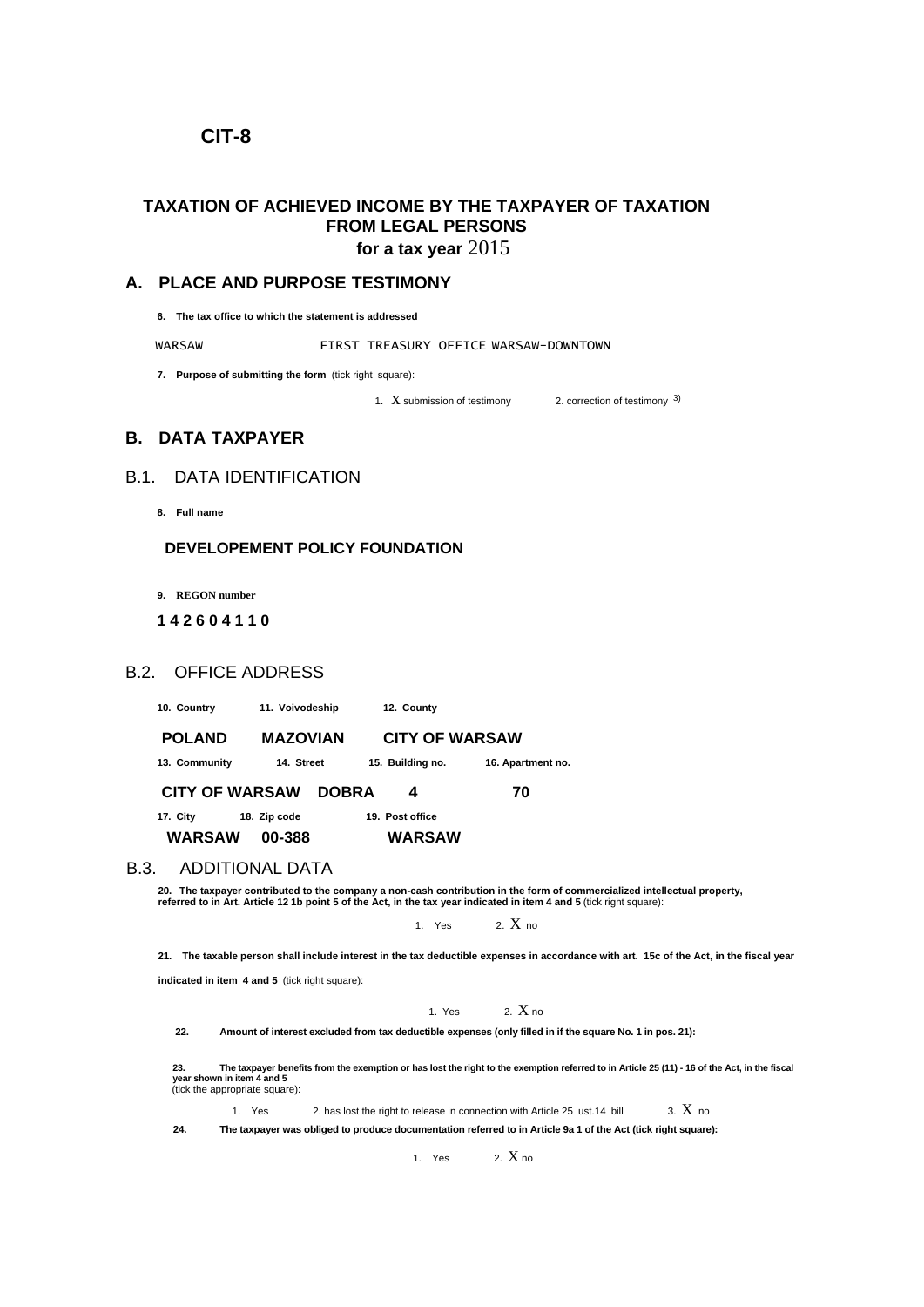## **C. INFORMATION ABOUT ANNEXES**

Enter the number of attached attachments. **25. CIT-ST 26. SSE-R 27. CIT-8 / O** 

**28. CIT-D 29. Report on the implementation of the recognized pricing method transactional**

| <b>D. ESTABLISHMENT OF INCOME / LOSS</b>                                                                                                                                                                                                                                                                               |     | zł.<br>gr    |
|------------------------------------------------------------------------------------------------------------------------------------------------------------------------------------------------------------------------------------------------------------------------------------------------------------------------|-----|--------------|
| D.1. INCOME                                                                                                                                                                                                                                                                                                            |     |              |
| Revenue from income sources located in the territory of the Republic of Poland                                                                                                                                                                                                                                         | 30. | 937 847,07   |
| Without revenue, referred to in art. 2 sec. 1, art. 21 and 22 of the Act, subject to Art. Article 7 3<br>of the Act.                                                                                                                                                                                                   |     |              |
| Income from sources of income outside the territory of the Republic of Poland<br>Income equivalent to the category of income mentioned in Article 211 item 1 of the Act and<br>dividend income and other income from shares in profits of legal persons not established in the<br>territory of the Republic of Poland. | 31. |              |
| Revenue from sources of income outside the territory of the Republic of Poland - other<br>than those mentioned in item31                                                                                                                                                                                               | 32. |              |
| Revenues earned following the contribution to the company of a non-cash contribution in<br>the form of commercialized intellectual property, which, in connection with art. Article<br>12 1b point 5 of the Act are subject to disclosure in the tax year indicated in item. 4 and 5                                   | 33. |              |
| <b>Total revenue</b>                                                                                                                                                                                                                                                                                                   | 34. | 937 847,07   |
| Sum of sums from pos. 30, 31, 32 and 33                                                                                                                                                                                                                                                                                |     |              |
| <b>D.2. COSTS OF REVENUE</b>                                                                                                                                                                                                                                                                                           |     |              |
| Income costs mentioned in item thirty                                                                                                                                                                                                                                                                                  | 35. | 1 029 682,26 |
| Income costs mentioned in item 31                                                                                                                                                                                                                                                                                      | 36. |              |
| Income costs mentioned in item 32                                                                                                                                                                                                                                                                                      | 37. |              |
| Income costs mentioned in item 33                                                                                                                                                                                                                                                                                      | 38. |              |
| Interest exempted in the previous five tax years from the cost of obtaining income, subject to<br>Art. 15c of the Act on the deduction of tax deductible expenses in the tax year indicated in<br>item. 4 and 5                                                                                                        | 39. |              |
| <b>Total cost of revenue</b>                                                                                                                                                                                                                                                                                           | 40. |              |
| Sum of sums from pos. 35, 36, 37, 38 and 39                                                                                                                                                                                                                                                                            |     | 1 029 682,26 |
| D.3. INCOME / LOSS                                                                                                                                                                                                                                                                                                     |     |              |
| Income (Article 7 (2) of the Act)                                                                                                                                                                                                                                                                                      | 41. |              |
| From the amount of pos. 34, the amount of pos. 40. If the difference is a negative number, enter 0.                                                                                                                                                                                                                    |     |              |
| Loss (Article 7 (2) of the Act)                                                                                                                                                                                                                                                                                        | 42. |              |
| From the amount of pos. 40, the amount of pos. 34. If the difference is a negative number, enter 0.                                                                                                                                                                                                                    |     | 91 835,19    |
| Loss in connection with the provisions of art. Article 7 3 - 4a of the Act and the loss from<br>sources of income indicated in item. 32, subject to deduction from taxable income abroad                                                                                                                               | 43. |              |
| <b>Income</b>                                                                                                                                                                                                                                                                                                          | 44. |              |
| If in pos. 42 entered 0, up to the amount of pos. 41, the amount from item 43. If the amount from item 42 is                                                                                                                                                                                                           |     | 0,00         |
| greater than 0 and the amount of pos. 43 is greater than the amount of pos. 42, from the amount of pos. 43,                                                                                                                                                                                                            |     |              |
| the amount from item 42. In other cases, enter 0.<br>Loss                                                                                                                                                                                                                                                              | 45. |              |
| If the amount of pos. 42 is greater than 0 and greater than the amount of pos. 43, from the<br>amount of pos. 42, the amount from item 43. In other cases, enter 0.                                                                                                                                                    |     | 91 835, 19   |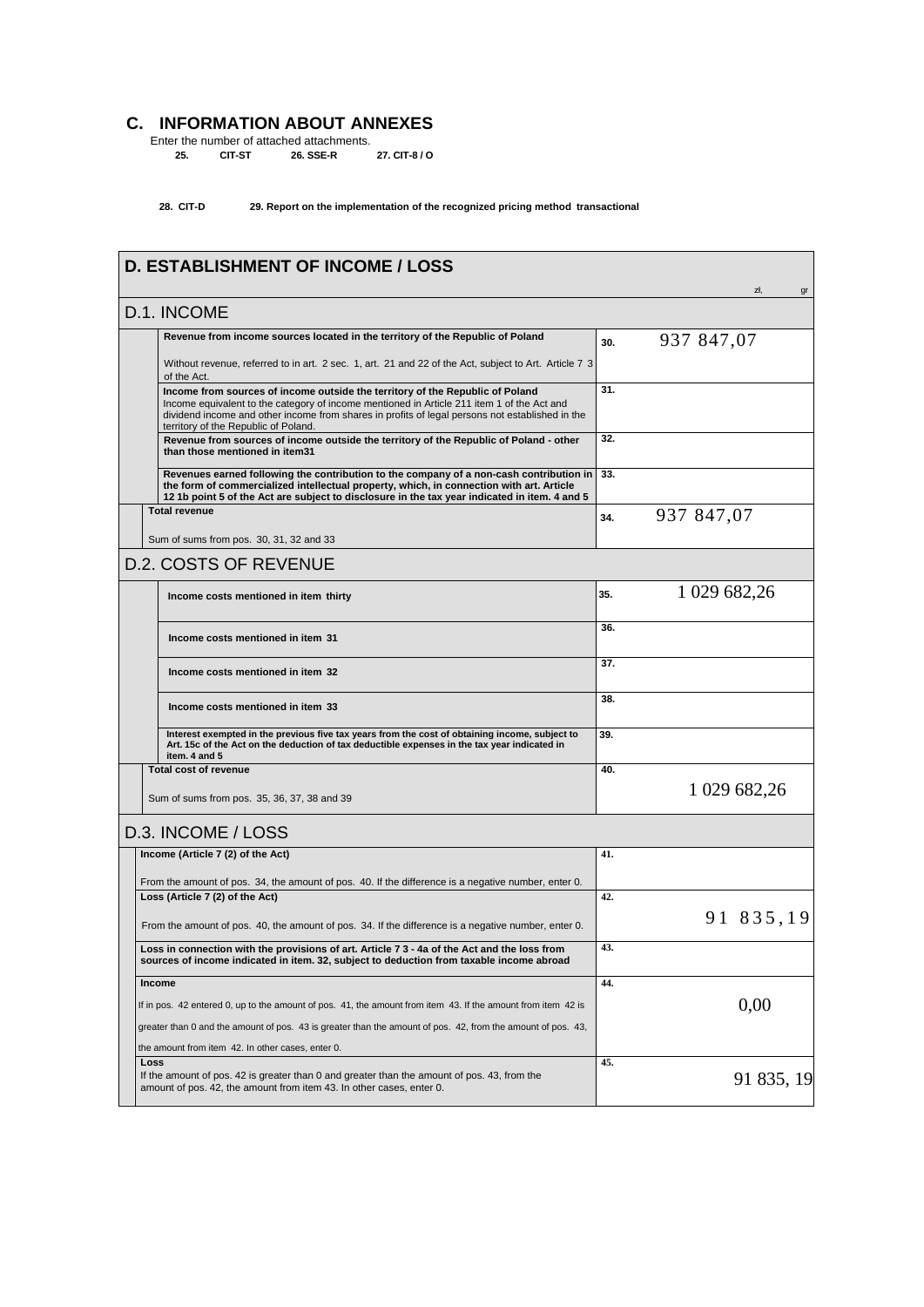| <b>E. SETTING UP TAXES / LOSS</b>                                                                                                                    |       |            |          |
|------------------------------------------------------------------------------------------------------------------------------------------------------|-------|------------|----------|
| E.1. REVENUE (INCOME) FREE                                                                                                                           |       | zł.        | gr       |
| Total income (income) free                                                                                                                           | 46.   |            |          |
| Enter the amount from item 399 of the CIT-8 / O Annex.                                                                                               |       |            |          |
| <b>Total deductions from income</b>                                                                                                                  | 47.   |            |          |
| Enter the amount from item. 68 of CIT-8 / O Annex.                                                                                                   |       |            |          |
| The deducted amount can not exceed the amount of income from the item. 44 less the amount of                                                         |       |            |          |
| pos. 46.<br>Deductions from investment expenditures                                                                                                  | 48.   |            |          |
| Enter the amount from item. 71 Annex CIT-8 / O.                                                                                                      |       |            |          |
| The deducted amount can not exceed the amount of income from the item. 44 less the sums of items 46                                                  |       |            |          |
| and 47.                                                                                                                                              |       |            |          |
| Total income (income) free and deductible                                                                                                            | 49.   |            |          |
| Sum of sums from pos. 46, 47 and 48.                                                                                                                 |       |            |          |
| E.2. TAX BASE / LOSS                                                                                                                                 | zł,   |            | gr       |
| The tax base                                                                                                                                         | 50.   |            |          |
| If the amount of pos. 44 is greater than 0, enter the amount from item. 44 less the amount of pos. 49. In                                            |       |            | 0,00     |
| other cases and if the result is a negative number, enter 0.                                                                                         |       |            |          |
| Loss                                                                                                                                                 | 51.   |            |          |
| From the sums of items 45 and 49, the amount of item 44 shall be deducted. If the difference is a negative<br>number, enter 0.                       |       | 91 835, 19 |          |
| E.3. CALCULATIONS FROM THE TAX BASE                                                                                                                  |       |            |          |
| The amount of deduction can not exceed the amount of the item. 50.                                                                                   |       |            |          |
| Deductible deductions for expenses related to the acquisition of new technology                                                                      | 52.   |            |          |
| Enter the amount from item. 72 of the CIT-8 / O                                                                                                      |       |            |          |
| E.4. AMOUNTS INCREASE THE BASIS OF TAXATION / REDEMPTION OF LOSS                                                                                     |       |            |          |
|                                                                                                                                                      |       | zł.        | gr       |
| Amount of capital expenditure deducted in previous years - due to the loss of the right to deduct                                                    | 53.   |            |          |
| Amount of tax exempt income earned from business activities conducted in the special economic<br>zone - due to the loss of the right to release      | 54.   |            |          |
| Amount of deducted expenses for acquiring new technologies - due to loss of the right to deduct                                                      | 55.   |            |          |
| Total amount to increase the tax base / reduce the loss                                                                                              | 56.   |            | $\theta$ |
| Sum of sums from pos. 53, 54 and 55                                                                                                                  |       |            |          |
| E.5. BASIS OF TAXATION / LOSS AFTER PARTICULAR AMOUNT OF PART E.3. E.4.                                                                              |       |            |          |
| The tax base (administered rounded to the nearest thousand)                                                                                          | 57.   |            |          |
| If the amount of pos. 50 is greater than 0, enter the amount from item. 50 less the amount of pos. 52 and<br>enlarged                                |       | 0          |          |
| by the amount of pos. 56. If the amount from item 50 equals 0, and the amount of pos. 51 is less than the                                            |       |            |          |
| amount of pos. 56, from the amount of pos. 56. 51. In other cases and if the result is a negative number,                                            |       |            |          |
| enter 0.<br>Loss                                                                                                                                     | 58.   |            |          |
|                                                                                                                                                      |       | 91 835, 19 |          |
| From the sum of the sums of pos. Articles 51 and 52 should be subtracted from the sum. 50 and 56. If the<br>difference is a negative number, enter 0 |       |            |          |
| <b>F. CALCULATION OF THE DUE TAX</b>                                                                                                                 |       |            |          |
| If in pos. 23 marked square 1, part F is not filled in. 63 and 64. Pos. 62 and 64 are completed after rounding to full gold.                         |       |            |          |
| Tax rate - Article 19 of the Act                                                                                                                     | 59.   |            |          |
|                                                                                                                                                      |       |            | 19%      |
| The tax due at the rate from item 59, calculated from the amount of pos. 57                                                                          | 60. . |            | 0        |
| <b>Deductions from tax</b>                                                                                                                           | 61.   |            |          |
|                                                                                                                                                      |       |            |          |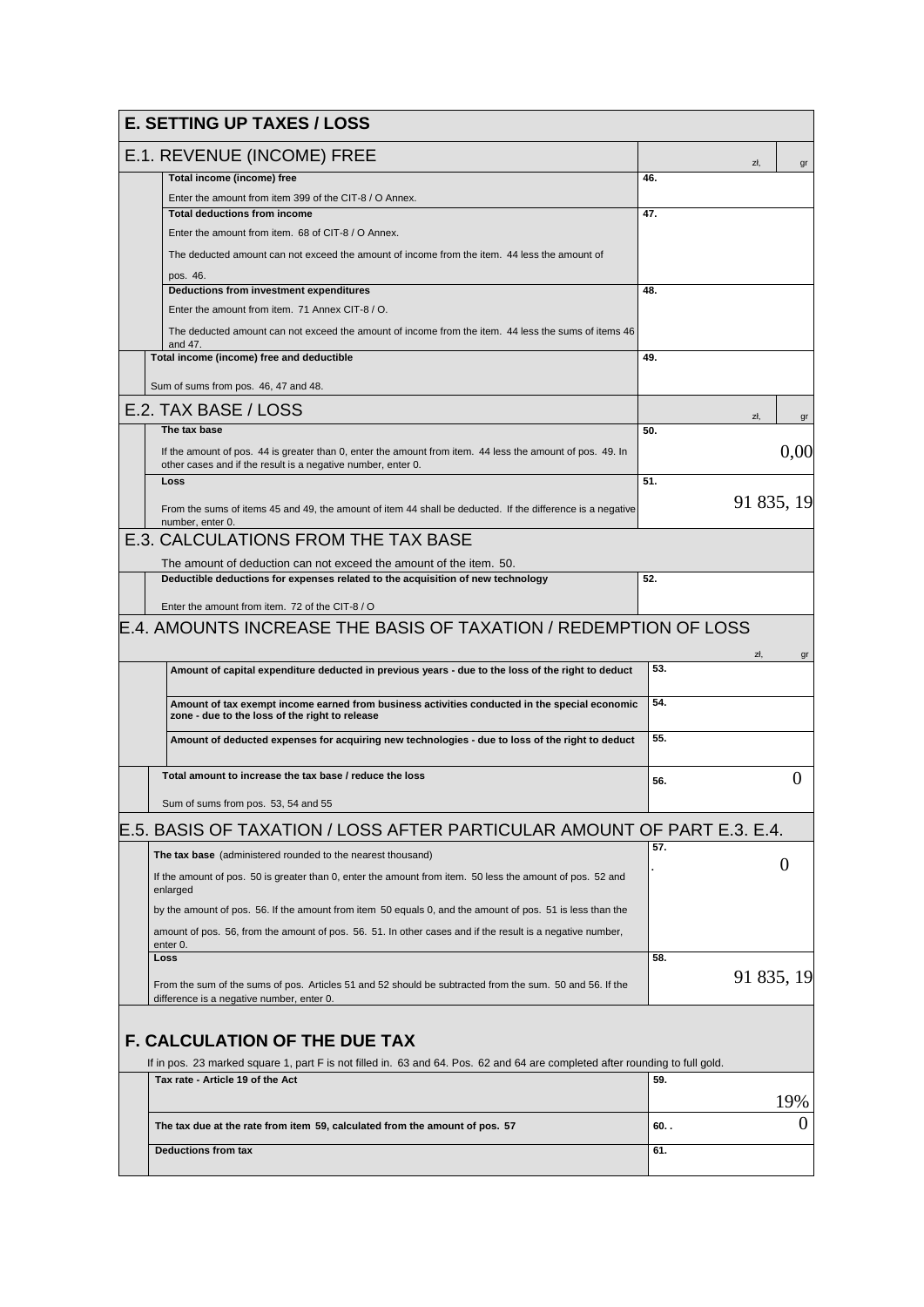| Enter the amount from item. 83 of CIT-8 / O Annex. The deductible amount can not exceed the tax on                                                                                                                 |                                                      |                       |                |                        |      |                         |           |     |                 |          |
|--------------------------------------------------------------------------------------------------------------------------------------------------------------------------------------------------------------------|------------------------------------------------------|-----------------------|----------------|------------------------|------|-------------------------|-----------|-----|-----------------|----------|
| items. 60.                                                                                                                                                                                                         |                                                      |                       |                |                        |      |                         |           |     |                 |          |
| Tax due after deductions for the tax year shown in items 4 and 5                                                                                                                                                   |                                                      |                       |                |                        |      |                         |           | 62. |                 |          |
|                                                                                                                                                                                                                    | From the amount of pos. 60, the amount from item 61. |                       |                |                        |      |                         |           |     | $\theta$        |          |
| 20% of the applicable tax shown in your tax return<br>exemption referred to in art. Article 25 11 - 16 of the Act                                                                                                  |                                                      |                       |                |                        |      | 63. Year 4)             |           | 64. |                 |          |
|                                                                                                                                                                                                                    |                                                      |                       |                |                        |      |                         |           |     |                 | zł       |
| AMOUNTS OF MONTHLY DEPOSITS (ARTICLES 25 (1), 1 (A) AND 6) OR<br><b>QUALIFICATIONS (ARTICLE 25 (1b AND 1c OF THE ACT)</b>                                                                                          |                                                      |                       |                |                        |      |                         |           |     |                 |          |
| If square number 1 is marked in item 23, part G is not filled.<br>Months /<br>Quarters <sup>5)</sup>                                                                                                               | $\mathbf{1}$                                         |                       | $\overline{2}$ | 3/1 Quarter            |      | $\overline{\mathbf{4}}$ |           | 5   | 6/2 Quarter     |          |
|                                                                                                                                                                                                                    | 65.                                                  | 66.                   |                | 67.                    | 68.  |                         | 69.       |     | 70.             |          |
| <b>Advance payment</b><br>required                                                                                                                                                                                 |                                                      | zł                    | zł             | zł                     |      |                         | zł        | zł  |                 | zł       |
| Months /                                                                                                                                                                                                           | $\overline{7}$                                       |                       | 8              | 9/3 Quarter            |      | 10                      |           | 11  | 12/4 Quarter    |          |
| Quarters <sup>5)</sup>                                                                                                                                                                                             | 71.                                                  | 72.                   |                | 73.                    | 74.  |                         | 75.       |     | 76.             |          |
| <b>Advance payment</b>                                                                                                                                                                                             |                                                      | zł                    | zł             | zł                     |      |                         | zł        | zł  |                 | zł       |
| required                                                                                                                                                                                                           |                                                      |                       |                |                        |      |                         |           |     |                 |          |
| Months /<br>Quarters <sub>5</sub> )                                                                                                                                                                                | 13                                                   |                       | 14             | 15/5 Quarter           |      | 16                      |           | 17  | 18/6 Quarter    |          |
|                                                                                                                                                                                                                    | 77.                                                  | 78.                   |                | 79.                    | 80.  |                         | 81.       |     | 82.             |          |
| <b>Advance payment</b><br>required                                                                                                                                                                                 |                                                      | zł                    | zł             | zł                     |      |                         | zł        | zł  |                 | zł       |
| Months /                                                                                                                                                                                                           | 19                                                   |                       | 20             | 21/7 Quarter           |      | 22                      |           | 23  | <b>Together</b> |          |
| Quarters <sup>5)</sup>                                                                                                                                                                                             | 83.                                                  | 84.                   |                | 85.                    | 86.  |                         | 87.       |     | 88.             |          |
| <b>Advance payment</b>                                                                                                                                                                                             |                                                      |                       |                |                        |      |                         |           |     |                 |          |
| required                                                                                                                                                                                                           |                                                      | zł                    | zł             | zł                     |      |                         | zł        | zł  |                 | zł       |
| The difference between the sum of the due advances for the tax year and the tax due<br>From the amount of pos. 88, the sum of the amounts from item 62 and 64. If the difference is a negative<br>number, enter 0. |                                                      |                       |                |                        |      |                         |           | 90. |                 | zł       |
| <b>I. AMOUNT FOR PAYMENT / PAYMENT</b><br>If in pos. 23 marked square 1, part I does not fill himself.                                                                                                             |                                                      |                       |                | zł                     |      |                         |           |     |                 |          |
| The sum of the advances paid by the taxpayer 6)                                                                                                                                                                    |                                                      |                       |                |                        |      |                         |           | 91. |                 |          |
| Amount to pay                                                                                                                                                                                                      |                                                      |                       |                |                        |      |                         |           | 92. |                 |          |
| From the sum of the sums of pos. Articles 62 and 64 deduct the 91. If the difference is a negative number,<br>enter 0.                                                                                             |                                                      |                       |                |                        |      |                         |           |     |                 | $\theta$ |
| <b>Excess payment</b>                                                                                                                                                                                              |                                                      |                       |                |                        |      |                         |           | 93. |                 |          |
| From the amount of pos. 91 subtract the sum of the amounts from item. 62 and 64. If the difference is a<br>negative number, enter 0.                                                                               |                                                      |                       |                |                        |      |                         |           |     |                 |          |
| $J.$ dissenting OBLIGATION TAX - income spent by the taxpayers referred to in Article. Article 17 1 of the                                                                                                         |                                                      |                       |                |                        |      |                         |           |     |                 |          |
| Act, for purposes other than those specified in these regulations, or for the purposes specified in these provisions, but<br>after the dates resulting therefrom - Art. Article 25 4 of the Act                    |                                                      |                       |                |                        |      |                         |           |     |                 |          |
| <b>Months</b>                                                                                                                                                                                                      |                                                      |                       | $\overline{2}$ | 3 <sup>1</sup>         |      | 4                       |           | 5   | 6               |          |
| <b>Expenditure on income</b>                                                                                                                                                                                       | 94.                                                  | 95.<br>zł             |                | 96.<br>zł<br>zł        | 97.  |                         | 98.<br>zł | zł  | 99.             | zł       |
|                                                                                                                                                                                                                    | 100.                                                 | 101.                  |                | 102.                   | 103. |                         | 104.      |     | 105.            |          |
| Tax payable 7)                                                                                                                                                                                                     |                                                      | zł                    |                | zł<br>zł               |      |                         | zł        | zł  |                 | zł       |
| <b>Months</b>                                                                                                                                                                                                      | 106.                                                 | $\overline{7}$<br>107 | 8              | $\overline{9}$<br>108. | 109. | 10                      | 110.      | 11  | 12<br>111.      |          |
| <b>Expenditure on income</b>                                                                                                                                                                                       |                                                      | zł                    |                | zł<br>zł               |      |                         | zł        | zł  |                 | zł       |
|                                                                                                                                                                                                                    | 112.                                                 | 113                   |                | 114.                   | 115. |                         | 116.      |     | 117.            |          |
| Tax payable 7)                                                                                                                                                                                                     |                                                      | 과                     |                | zł<br>zł               |      |                         | zł        | zł  |                 | zł       |
| <b>Months</b>                                                                                                                                                                                                      |                                                      | 13                    | 14             | 15                     |      | 16                      |           | 17  | 18              |          |